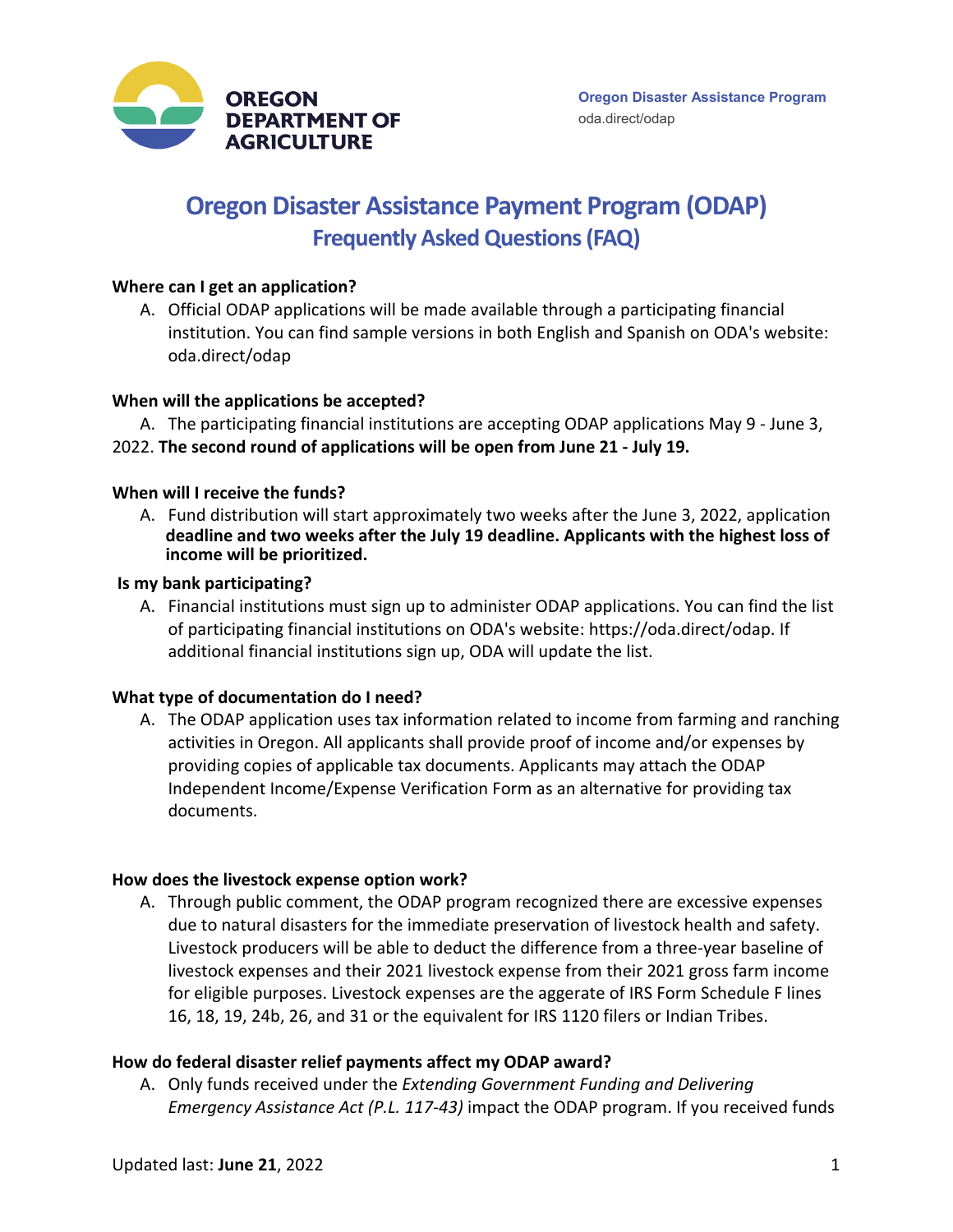before you applied for the ODAP program, those funds should be added to your 2021 Income to determine your ODAP award. If you receive these funds after applying for the ODAP program, you will need to return to the bank to determine if your ODAP award can be forgiven.

Below is a link to the FSA webpage that describes FSA programs under *Extending Government Funding and Delivering Emergency Assistance Act (P.L. 117-43).* <https://www.fsa.usda.gov/programs-and-services/emergency-relief/index>

# **What if I didn't farm in one or more of the years used to establish my baseline?**

A. If you did not farm or ranch in 2017, 2018, or 2019, use your 2020 farm income as a substitute. If you didn't farm in 2020 or you did not farm in multiple years, you can use the National Agricultural Static Service ("NASS") data to determine an income amount. The NASS estimation data sheet is available on the ODA website at https://oda.direct/odap.

# **How does ODAP apply to grass seed or other crops not sold in the same year they are produced?**

A. The ODAP program was established by legislation as first-of-its-kind, state-level disaster assistance for emergency losses in 2021. Producers whose business model may not have all realized losses reflected in their 2021 income are still encouraged to apply. Contact your local FSA Office for additional assistance opportunities.

# **I farmed more land in 2021 than in previous years, which increased my income in 2021, but I still suffered significant damage in 2021?**

A. The ODAP program was established by legislation as a first-of-its-kind state disaster assistance for losses in 2021 compared to a 3-year baseline. Producers whose businesses grew or changed over the set periods are still encouraged to apply. Contact your local FSA Office for additional assistance opportunities.

#### **I do not farm enough to qualify for ODAP or FSA assistance?**

A. Small farms may qualify for a grant under the Oregon Community Food System Network, for details check the link:<https://ocfsn.org/disaster-relief-grant>

#### **Do I wait to apply for FSA after I apply for ODAP?**

A. You can apply for FSA programs at any time FSA is accepting applications. The ODAP program is flexible and can accommodate you if you file before or after applying for the ODAP program. FSA application periods are generally short, so apply when they are available.

#### **What FSA documents do I need?**

A. We need to know how much money you received or will receive under FSA programs funded by the *Extending Government Funding and Delivering Emergency Assistance Act (P.L. 117-43).* You can find a description of these programs on USDA's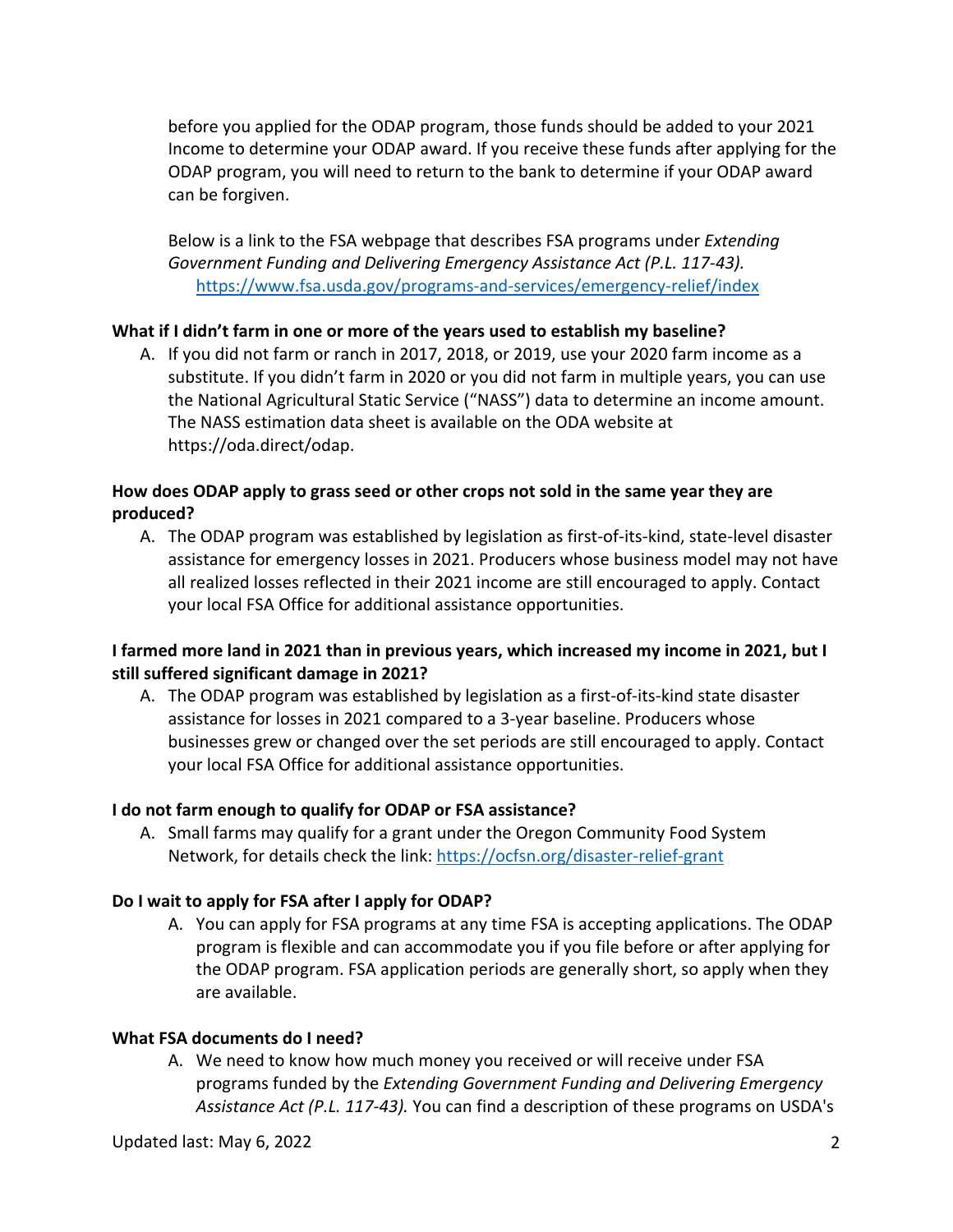website: [https://www.fsa.usda.gov/programs-and-services/emergency-relief/index.](https://www.fsa.usda.gov/programs-and-services/emergency-relief/index) Work with your FSA representative to provide documentation that shows the amount of funds you received and any additional funds you will receive.

# **Scenario Examples**

# **When do I use the ODAP Independent Income/Expense Verification form?**

A. The independent verification form is preferred for all ODAP applications. If you use the independent verification form, you do not need to provide copies of your tax documents to the financial institution. The independent verification form is especially useful and may be required by the financial institution, if you do not file an IRS Schedule F.

# **What tax documents do I need to provide to the financial institution?**

A. If you complete the ODAP Independent Income/Expense Verification form, you do not need to provide any financial or tax documentation for the application.

If you file an IRS Form Schedule F, you will need to provide copies of your filed 2017, 2018, 2019, and 2021 forms. You may also need copies of your 2020 Schedule F if you use your 2020 income in the baseline determination. The financial institution may also require a copy of the signed 1040 or your complete tax return for the applicable year.

If you are a business entity that files an IRS Form 1120 or 1120-S, you will need to provide those forms in place of the Schedule F. If the corporation includes non-farm income on the IRS Form 1120 or 1120-S, you will need to show only the income from your farming or ranching activities. If this is the case, the Financial Institution may require you to complete the ODAP Independent Income/Expense Verification form.

# **What do I do if I didn't farm in 2017, 2018, or 2019?**

A. You can use your 2020 income in place of the farm income for one of the above years. If you didn't farm in 2 or more years, you will use the NASS table provided on the ODAP website to establish your baseline income.

**My 2020 farm income was better than my income in 2017, 2018, or 2019. Can I use it in place of one of those years?**